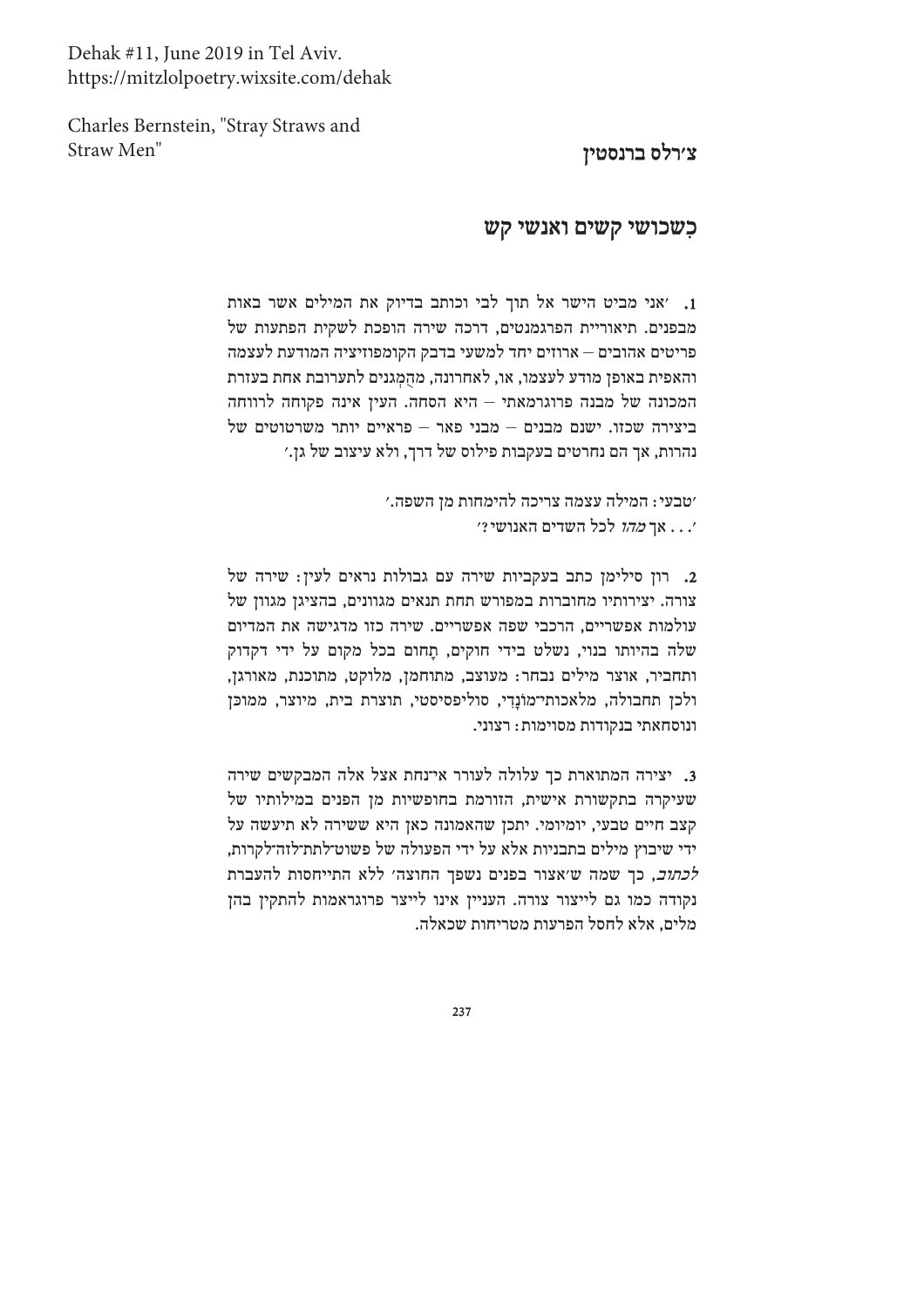מקור השפעה ליצירה אשר נדמית מסוג (אחר) זה הוא הקידוש של דבר שנעשה מוכר בתור ההגינות שלה. הישירות שלה. האותנטיות שלה. התמימות שלה, הכנות שלה, הספונטניות שלה, הביטוי האישי שבה; בקיצור, ׳הטבעיות׳ שלה (כפי שהפסטורלי פעם היה הטבעי, וכמו כן הרומנטי.)

הייתי מצביע על ׳זיכרון׳ של ברנדט מאייר בתור יצירה הנראית מושרשת בכמה מן ההנחות (הטבעיות) האלו, כמו גם על הרבה מקרואק. באופן שונה. והמראה של היצירה הוא המדד לאיך וכמה שונה, השירה של פרנק או׳הרה רלוונטית. ההישגים של שלושת המשוררים הללו כרוכים במידה רבה באופן שבו היוו חזית להנחות אלה.

4. תכנים אישיים ותחביר שופע, תהיה מה שתהיה המשמעות של תיאורים אלה לכותב מסוים, הם המפתח למראה הטבעי (אם כי צריך לומר שהמבחר של כתיבה הנשענת על מובן כלשהו של טבעי בשביל השראה ושדה פעולה, הוא אינסופי).

5. למיני, למשל, יש במידה רבה את הסחיבה של הטבעי. עבור חלק הוא ניצב בתור התוכן האינטימי ביותר. בשביל אחרים הוא הכוח המניע את כתיבתם, או, גם, המקור שלה.

אדוארד דהלברג מתאר (בסקסיסטיות) ׳מילה׳ בתור ׳זין׳. ׳חלקיקים גבריים בוערים׳, ׳תנועות של רצון׳, הוא אומר, משלהבים את הכתיבה הגדולה של העבר. הוא מוכיח את הספרות האמריקאית על כך שלא הייתה מקורקעת בבשר, מתאר אותה כסטגנטית, א־אנושית וצוננת. ׳אמנים איזוטריים׳ ו׳טכנאים עמומים׳, הכותבים שלנו – פּוֹ, דיקינסון, ת׳ורו, הות׳ורן, מלוויל ואלה שלפני ואחרי – הובילו הרחק מ׳השיר המשותף של עמל, שמים, כוכב. שדה, אהבה.׳

6. ישנה גם משיכה לחפש את הטבעי ב׳חוויה ישירה׳, במושגים של הקלטה של האופן בו המציאות האובייקטיבית נתפסת (החיפוש אחר האובייקטיבי), או בהפיכת הכתיבה למכשיר הקלטה של ההכרה. ׳יצירה כזו אני חווה בתור מופע מן הפנטזיה והדמיון והראיה, ולא כהבניה, של הכותב. אני מרגיש משוקע בתוכה. היא משתקפת כמקשה אחת בפני.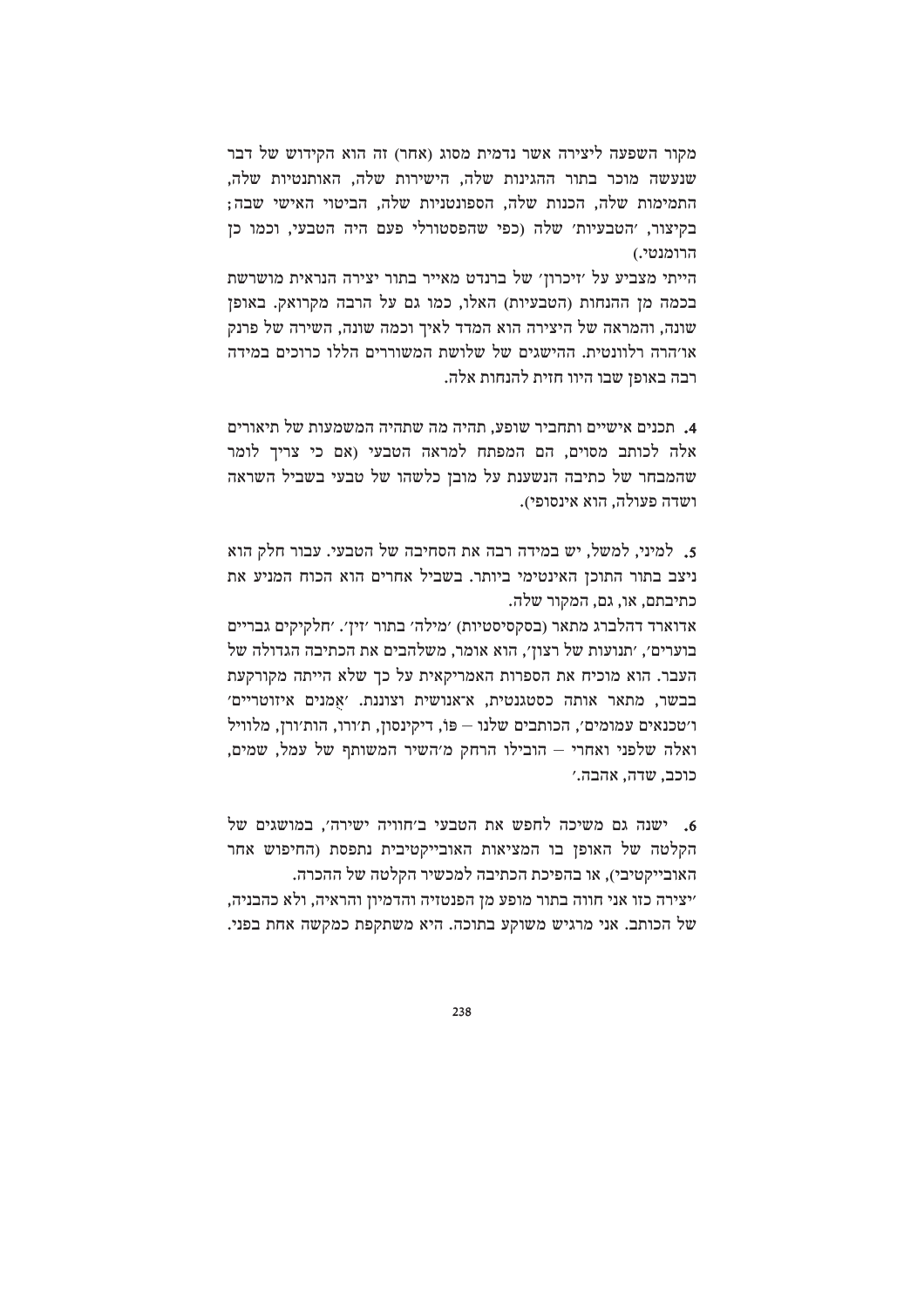אני נסחף יחד איתה. החוויה נוכחת בפני. שינויים בטון, במקום מתרחשים כרצף בלתי נמנע: בלתי נמנע משום שהם לכידים. משום שהם מאפשרים לי לחוות אותם, משום שנדמה שהם קורים.׳

7. ׳תחבולה טכנית׳ הם צורחים. כאילו ששירה אינה דורשת דיוק טכני ('ששירה היא אמנות, אמנות עם טכניקה, עם אמצעים, אמנות שמוכרחה להימצא בשטף מתמיד, שינוי מתמיד של אורחותיה׳). טכנאים של האנושי.

8. סימן לייחודיותו של קטע כתוב הוא שהוא מכיל את עצמו, ייסד מקום משלו, ממצב עצמו לידנו. אנחנו מתקרבים, בוהים פנימה, ורואים עולם. יש בו חלקים נעים. הישנויות ניתנות ובלתי ניתנות להסבר. אור מסוים. ריח דחוס וכבד. 'אבל אני יכול באמת לחוות את זה?' כן. אך זה מגלה את התנאים להתרחשותו באותו הזמן שזה נחווה. כך שאיני מרגיש חלק מזה, אלא במידה רבה מול זה. . . . כמובן לעתים אתה שוכח. לפתע פתאום כמה שעות, שבוע, מבזיקים מעליך מבלי שתבחין, ואתה אומר לעצמך ׳איך הזמן חולף —׳

9. לידנו החוקים הנשגבים ביותר יוצאים לפועל ללא הרף. לידנו לא העובד אשר שכרנו, איתו אנו אוהבים כל כך לדבר, אלא העובד שעבודתו  $^{\prime}$ אוחור

ליד. ניצבים בפני העולם עם מערך מסוים של אמונות, ערכים, זיכרונות, ציפיות; תרבות, דרך ראיה, מיתוגרפיה; שפה. אולם אנו ׳לצד עצמנו באופן שפוי׳ כי מה שלצידנו גם הוא עצמנו. באותו הזמן בתוך ולצד. – הסימנים של השפה, של קטע כתוב, אינם הבניות מלאכותיות, הבניות גרידא, ׳שיום גרידא.׳ הם אינם יושבים, דוממים, כסמלים בתוך צופן, בובות־דמה עבור דברים בטבע אותם הם מציינים: אלא הינם. לעצמם. לעצמנו. מה שלכשעצמו מספק. 'חומר.' 'אקטואליות.' 'נוכחות.' המישור עצמו, אשר דרכו אנו ניצבים בפני העולם. אשר באמצעותו העולם הנו.

10. השווה / שתי השקפות אלה / על מה / היא / שירה. באחת, מופע (הקלטה אולי) של מציאות / פנטזיה / התנסות / אירוע מוגש לנו דרד הכתיבה.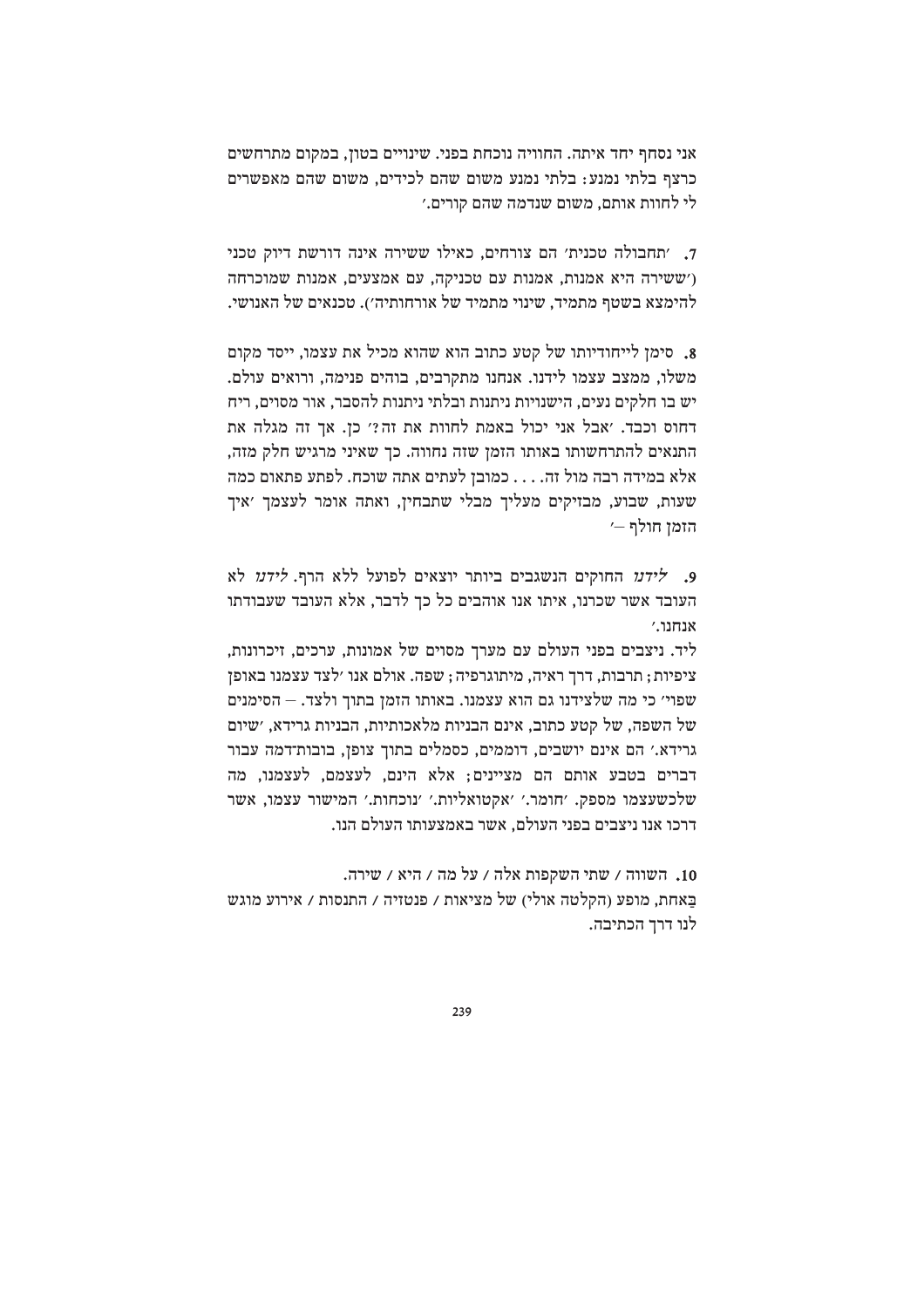ובאחרת. הכתיבה עצמה נראית כמופע של מציאות / פנטזיה / התנסות / אירוע.

11. דוגמא נוספת. הקידוש של הטבעי עולה במושגים של 'קול' והורחב עליידי גיחות שונות אל תחום האוראלי. מצד אחד. ישנה ההנחה ששירה מבשילה במציאה של ׳קול אישי׳, שאפשר שאינו יותר מעקביות של סגנון והגשה. ׳קולו של המשורר׳ הוא דרך קלה ליצור הקשר לשירה כך שתהיה פחות קשה להבנה (מחוברת אליו ללא אבחנה) כמו להקשיב למישהו מדבר בדרכו המובחנת (ר״ל. להקשיב בכדי למצוא את האדם שמעבר או מתחת לשיר); אולם המחזה כזו אינה בהכרח משרתת את השיר היחיד ויש לה הנטייה להפחית את גוף היצירה של המשורר למעט יותר מאישיות. (בניגוד למה שמהווה עיסוק מרכזי בשירה אמריקאית – חקירת הדקדוק של דיבור, של הבעה בעל־פה, על־ידי טכניקה מסורתית של שירה, וגם, לאחרונה, על־ידי תמלול קלטות.) מצד אחר, ישנו שימוש גובר בקול במבחר של שירה פונטית. חלק מיצירות המיצג וההקלטה משתמשות בקול בעיקר כאוצר מילים שיש לעבד בטכניקות כמו למשל גזירה־והדבקה (-cut up), אינטונציה של תנועות ועיצורים, סימולטניות וכו׳. אחרות, בחפשן אחר 'הטיב-עי-יות' של ליטורגיה אוראלית שאבדה לנו, ובהשפעת פרקטיקה שבטית ודתית ובַארִדִית־קהילתית־פואטית, עושות שימוש ועוד – chanting – בקוליות הקשורה בנשימה האנושית (למשל נעימה מגוון סגנונות בעלי מצלול אורגני). – קול הוא אפשרות עבור שירה, לא מהותה.

12. איני מקיים אבחנה, אין אבחנה שימושית לעשות כאן, בין הפיכת השיר לסובייקט או לאובייקט. כמו כן אין זה נחוץ לבחור בין החשק האישי לתקשר. לספר מה שנראה. לשתף דרד ראיה. לשדר תובנות. אירוניה, או פשוט לתת תחושה של טקסטורה.

הדבר שאליו אני מבקש לקרוא את תשומת הלב הוא שלא קיים סגנון כתיבה טבעי: שההעדפה להתגלמויות המשוערות שלו אינה יותר מהעדפה של מראה מסוים לשירה ולעיתים קרובות של אוצר מילים מסוים (שבדרך כלל נתפס בתור תימות אישיות); שהעדפה זו (בעקרה החלטה פרוצדוראלית לעבוד בתוך תחום מסוים המתקדש לפולחן של שירה)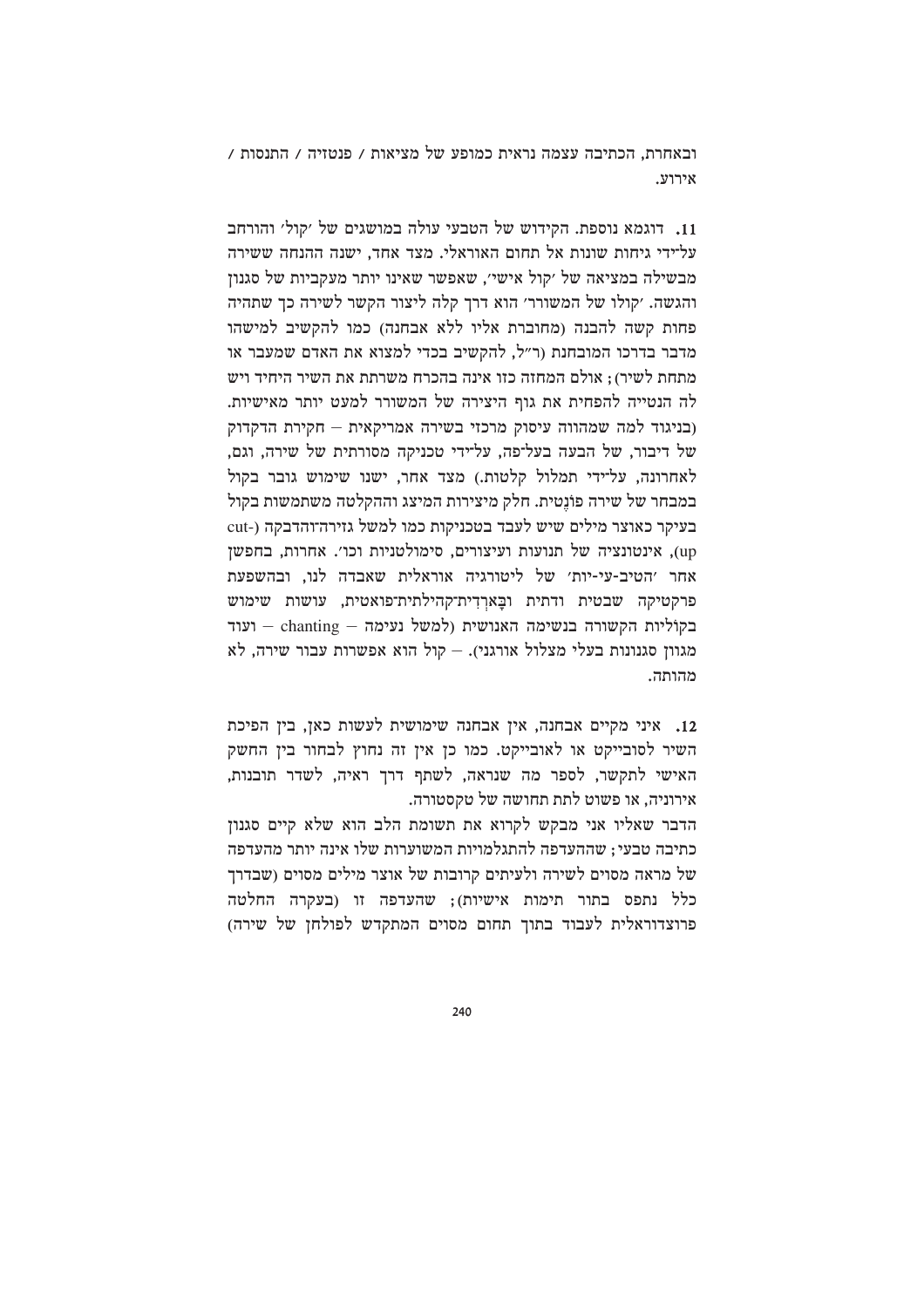למעשה מטשטשת את ההבנה של היצירה שהיא, כפי הנראה, העומדת בבסיסה; ובמיוחד כשהדיבור המתחסד של 'תביא את האישי' ו'תן לזה לזרום׳ הוא התחמקות — על־ידי מיסטיפיקציה — מכמה בעיות דוחקות אשר חגות סביב דיבור אמת, וידוי, הונאה, עצמי כוזב, אותנטיות, סגולה, וכו׳.

13. ההישג הניכר של פרנק או׳הרה הוא מבנה של שירה אשר במידה רבה נמצא בתוך השדה של האישי. ראוי לציין, עם זאת, שהמילה של או׳הרה יִפֵּרְסוֹנִיזם׳ אינה ׳פֵּרְסוֹנַלְיזם׳; היא מכירה ביצירה כחזות של אדם נוסף – תודעה נוספת. אם תרצו. כמו גם טבע נוסף. יצירתו של או׳הרה *מציעה* שדה של האישי, ולא פשוט *מניחה* אותו, פועלת אותו במלואו. שימושו היוצא מז הכלל בקול. לדוגמא. מאפשר. דרד השתובבות מהורהרת באותו הקול, פנטזיה פראית כפי שכל סוריאליסט מדמיין, המוכלת, עדיין, בתוך גבולותיו המוצעים.

14, אין דבר כזה כתיבה אוטומטית. זו טענה שהיו חייבים לטעון המשמיצים של המודרניזם שוב ושוב (כתבה מוקדמת מאת ב.פ. סקינר תקפה את ׳סודהּ הקטן של שטיין׳) וכעת חייבת להיטען פעם נוספת בכדי להימנע מלקבל בתור ערך ניתוח הנובע מאי־הבנה ואיבה.

לא שלחסידי הטבעי, או האורגני, או האישי, בהכרח תהיה יצירה שנראית אוטומטית. אך נדמה לי שזו נמצאת בלב הטענה החזקה ביותר לכתיבה ספונטנית טבעית – הדחף להקליט או לתמלל את התנועות והיצירים של ההכרה. ההנחה המודרניסטית. מה שחשוב לצייז הוא שבפועל. באופז השלכתי, דחף זה משרבב עצמו למשהו כמו חיפוש אחר מתודה של 'תּחִבּוּר (syntacticalizing) ההכרה׳, כלומר, הסדרת ההכרה אל תוך השפה; כאילו שההכרה התקיימה באופן שקודם – שלצד – השפה והייתה צריכה להיות 'מוכנסת' לתוכה: כאילו שההכרה אינה בעצמה תחבור – תחבירופוניה.

כל צירוף שאני כותב, כל סמיכות (juxtaposition) שאני יוצר, הם התגלמות של שימוש במלוא הפה של השפה: מלאה באפשרויות של משמעות ובלתי־אפשרויות של משמעות. אין מנוס. מה שיוצא יוצא בנסיבות של שלל נטיות פסיכולוגיות, התנסויות אישיות, ותפיסות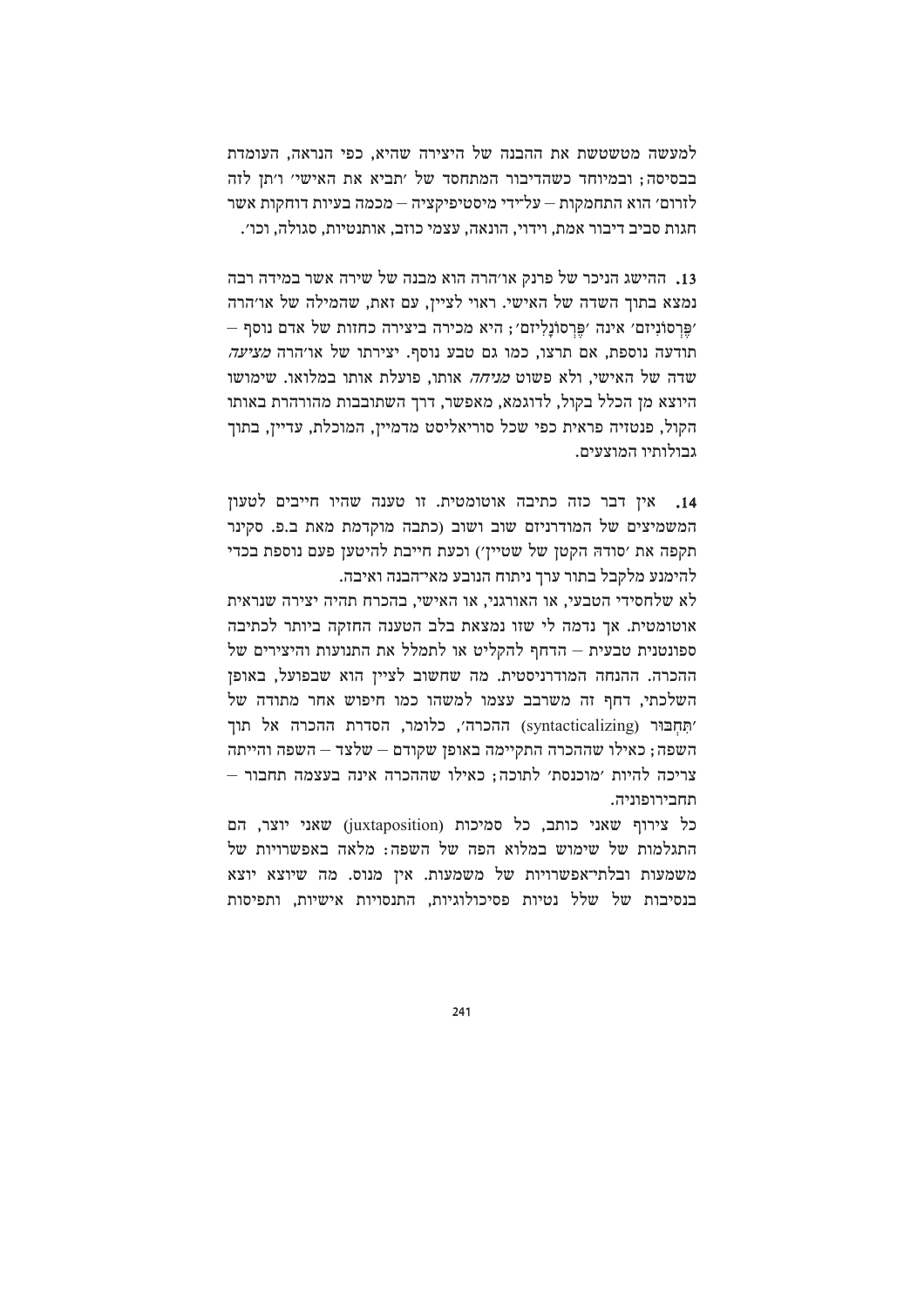ועיסוקים ספרותיים קודמים. מיטב הכתיבה אשר מקבלת את השם אוטומטית נובעת מסדרה של בחירות שקולות ותבוניות ככל שניתן.

15. כל מה שנכתב נכתב בצורה מסוימת, משתמש באוצר מילים ותחביר מסוימים, ומגוון של טכניקות נבחרות. בין שהצורה, התחביר ואוצר המילים הם תוצאה של משיכה (או היאחזות אידאולוגית) לאורגני והספונטני, ובין שלמראה אחר כלשהו, זו בחירה באותה המידה. לעתים תהליך זה מתרחש באופן אינטואיטיבי או בלתי מודע (השפעתה של ההשראה נכנסת כאן משום שבמקום כלשהו באחורי התודעה ישנם מודלים למה נראה טבעי, אישי, קסום, מיסטי, ספונטני, אוטומטי, כמו חלום, וידויי. דידקטי, מדהים). לעתים זהו תהליך מודע ביותר. בכל מקרה, אתה אחראי למה שעולה. אסוציאציה חופשית, לדוגמא, אינה 'טבעית' באופן אינהרנטי יותר מאשר גזירה־והדבקה: ובשום מובן גם לא 'אקראית.' טכניקה אחת שימושית מכיוון שנעשתה החלטה להשתמש בחומר בלתי מודע. אחרת שימושית כדי להגביל את אוצר המילים של השיר למילים שהכותב אינו מפיק בעצמו. בשני המקרים, שלל החלטות מבניות נעשות והחלטות אלה וותוות צורה ליצירה.

16. אוקיי, בהינתן וזה נתון, האם אפשר להמשיך תחת תנאים שנקבעו מראש? או שכל דבר. כל מופע. הוא החלטה חדשה בכל רגע? ובהסתערות פזיזה קדימה זה נראה כמעתיק משהו אחר, או מביט בו, או תחתיו. מה קורה כאשר הדימויים חדלים, כאשר אין עוד דימויים לעומת עין הדמיון ועדיין הסימנים, העקבות הכתובות של הפעילות, ממשיכים להיות מופקים. מוזיקה נשמעת. גם היא מוכרחה לחלוף. חקירה תחבירית של ההכרה הופכת באופן מפורש ביותר להיות העניין, כה מוטמעת אפילו בַּתוֹכֵן של גבולות ועולמות אפשריים. שהיא חדלה להיות. או שרק מטה. התוכז הוא בפשטות כל מה שנמצא בפנים, ומקבל ריתמוס, קדנצות שונות, הדקדקנות שבהקלדת כל אות כיחידה נפרדת, הדחיפה של הפסיק. האם אפשר, לדוגמא, להרשות לשגיאות טיפוגרפיות, טעויות הקלדה, להישאר אינטגראליות? ההקלדה עצמה נהפכת אז לתנאי. זה הופך להיות חלק מהפיתוי. או שמא זהו רק הפחד שלי שכאשר אקיש על מה שאני מוצא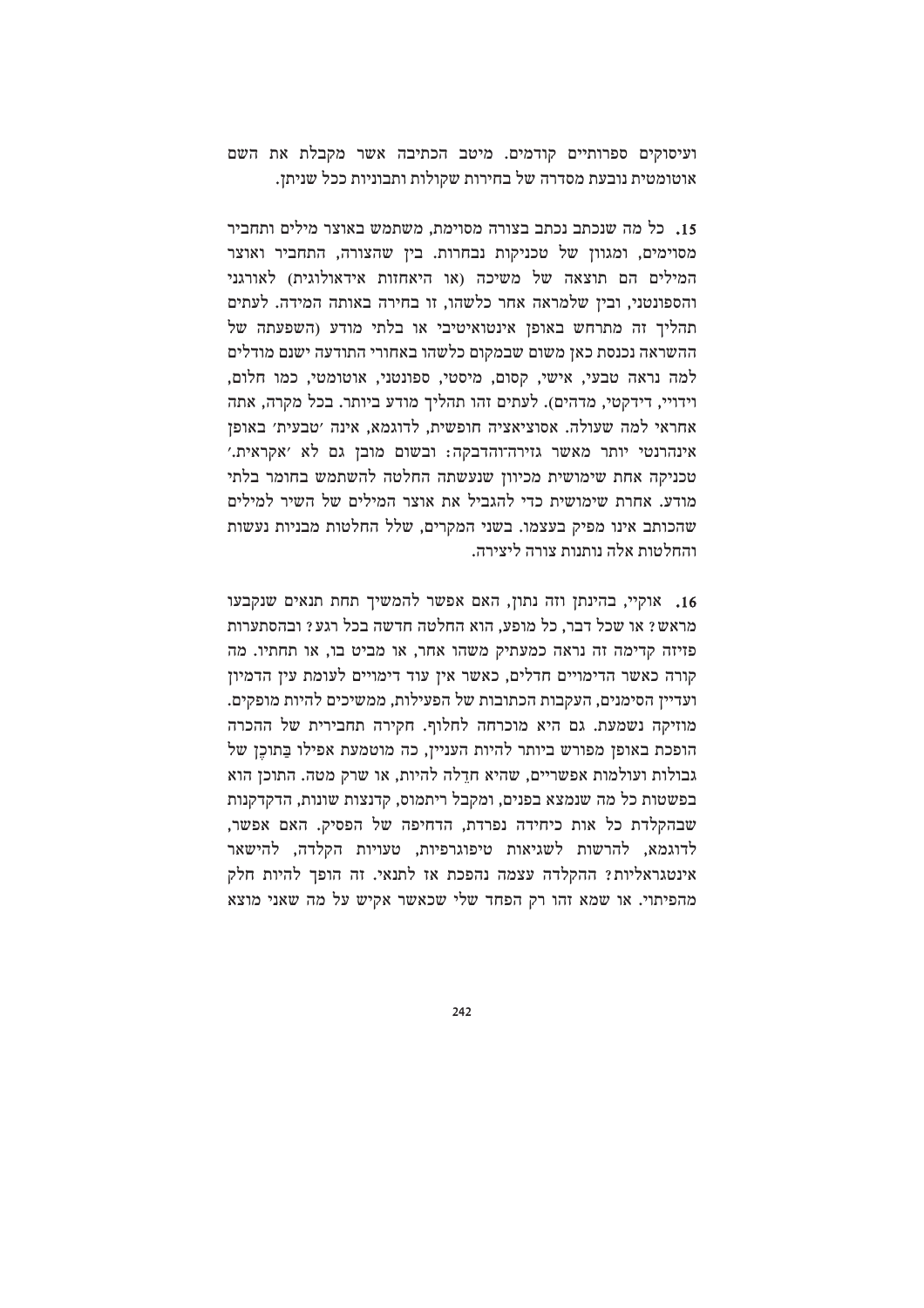בתוכי אמצא שהוא ריק ואתעקש שהשריטות מוכרחות להיחשב בתור משהו.

17. כתיבה בהכרח מורכבת מחיבור של פיסות וחתיכות מרובות יחד בדרכים שונות. וזה מגיע לנקודה בה אתה מרגיש שכל קומפוזיציה היא תחבולה והטעיה. וככל ש׳טיב-עי׳ יותר המראה כך הוא מטעה יותר. שכל שימוש בשפה מחוץ לתפקודה כתקשורת בדיבור הוא מעשה כזבים (ראה לורה ריידינג). או אפילו, שהשפה עצמה – המַתְנַה לנו בכל מקום את דרך הראיה והמשמעות – היא אשליה (כאילו שישנו דבר כלשהו מחוץ לשפה !).

או בדרד אחרת: אני רוצה רק לכתוב – לתת לזה לצאת – ליצור קשר עם איזשהו תהליך טבעי — מן המוח אל העט — ללא הפרעה של מכונת כתיבה, תבנית פורמאלית. וזה יכול להיראות כאילו השפה עצמה – ההכרח לשים את זה במילים – בכל גרסא שלא תתקבע בה – עומדת בדרכי. שפשוט יש לי את הדבר הזה בתוכי – חרישית – בלתי מותנה על־ידי הבחירות שעלי לעשות כשאני כותב – בין אם זה לכתוב את או לכתוב על. אז זה כאילו שהשפה עצמה עומדת בדרכי לבטא את הדבר הזה. הזרימה הזו. התנועה הזו של ההכרה.

אבל אין מחשבות שלא דרך השפה, אנו רואים דרכה בכל מקום, מוגבלים אליה אבל לא על־ידה. תנאיה תמיד מערבים את עצמם: מערכת של מילים לבחור מתוכה (אוצר מילים), דרך לעבד את המילים הללו (תחביר, דקדוק): התנאים הטבעיים של השפה. מה שדופק, דוחף, זו אנרגיה, רוח, אנימה, חלום, פנטזיה: יוצא תמיד במבנה, בתור צורה: פרטים אלו, ׳צבורים בקרקעיות חומר׳ בהמהום הזמן הזה – כאן, עכשיו – מילים אלו, תחביר ומקצב וצורה אלו. המראה של הטבעי בתור בנוי, פרוגרמאתי אמנותי – 'מילים שקרניות' בתור היצירה האבסטרקטית. המורכבת או המבנית ביותר.

18. איז מראה או צליל טבעיים לשיר. כל אלמנט הוא מכווז. נבחר. זה מה שהופך דבר לשיר. לא ניתן להתחמק ממודוסים, אבל אפשר שיהיו מובנים מאליהם. אפשר גם להתכוון אליהם.